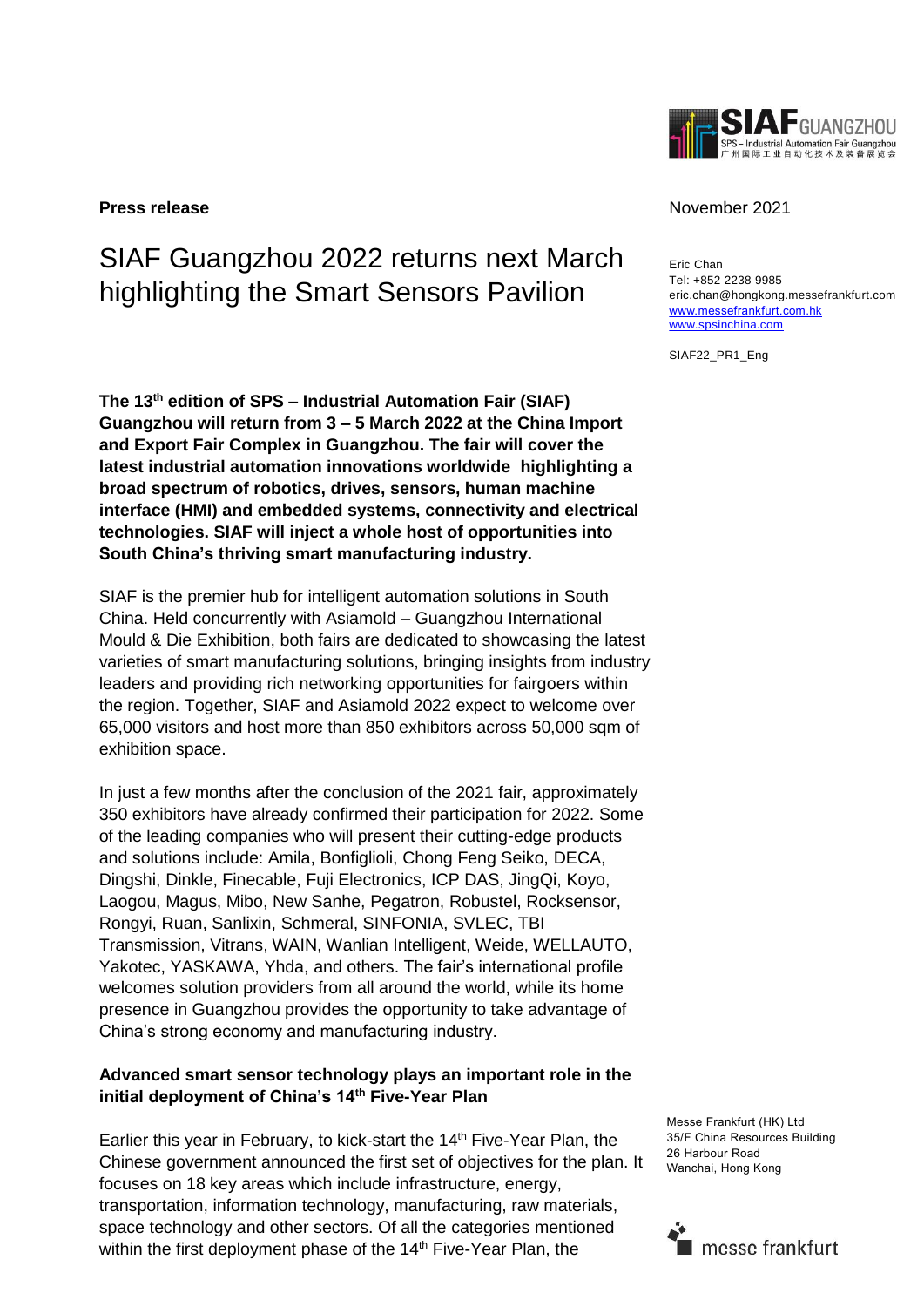development of smart sensors industry in China was one of the focal points.

Since sensors were first introduced to the market, they have evolved to become intelligent devices. Furthermore, the rapid development of emerging industries such as the Internet of Things and mobile internet has brought huge opportunities for the smart sensor industry. According to an Allied Market Research report, the global smart sensor market is expected to reach USD 91.37 billion by 2027 with the Asia-Pacific region being the leading contributor to the global smart sensor market during the forecasted period.

To highlight the smart sensors industry sector, SIAF have devoted Hall 13.2 to showcase the latest smart sensors and machine vision products, solutions and innovations that are available on the market. To date, some of the confirmed smart sensors exhibitors for SIAF 2022 include: Autonics, Baumer, Binder, BOJKE, Controlway, Daheng, Defuro, HEROJE, HR, Kar Ming, MEIJIDENKI, Mindvision, Pepperl+Fuchs, SENPUM, Shijie Intelligent, SUENW, SYGOLE, Yuheng and others.

Similar to previous editions, various product categories will be arranged into different halls to make it easier for fairgoers to navigate the fair. Halls 10.2 and 11.2 will feature electrical systems and connectivity technologies, industrial robotic technologies, pneumatic systems and components as well as ICPs and industrial software. Hall 13.2 will house advanced sensors, machine vision technologies, industrial IoT and smart logistics solutions. Lastly, Hall 12.2 will feature various events and conference areas.

SPS – Industrial Automation Fair Guangzhou is jointly organised by Guangzhou Guangya Messe Frankfurt Co Ltd, China Foreign Trade Guangzhou Exhibition Co Ltd, Guangzhou Overseas Trade Fairs Ltd and Mesago Messe Frankfurt GmbH. Associate sponsors are the Guangdong Association of Automation, the Guangzhou Association of Automation, the Guangzhou Instrument and Control Society, China Light Industry Machinery Association, China Chamber of International Commerce and Guangzhou Chamber of Commerce.

For more information about the 2022 show, please visit [www.spsinchina.com,](http://www.spsinchina.com/) or email [sps@china.messefrankfurt.com.](mailto:sps@china.messefrankfurt.com)

## **Notes to editors**

A selection of pictures from SIAF Guangzhou is available here: [https://spsinchina.cn.messefrankfurt.com/guangzhou/en/press/photos.ht](https://spsinchina.cn.messefrankfurt.com/guangzhou/en/press/photos.html) [ml](https://spsinchina.cn.messefrankfurt.com/guangzhou/en/press/photos.html)

Further Messe Frankfurt fairs in the same industry cluster as SIAF include:

**SPS – Smart Production Solutions (Hybrid format)** 23 – 25 November 2021, Nuremberg, Germany

**SPS Automation Middle East**

TBC, Dubai, the UAE

SPS – Industrial Automation Fair Guangzhou, 3 – 5 March 2022